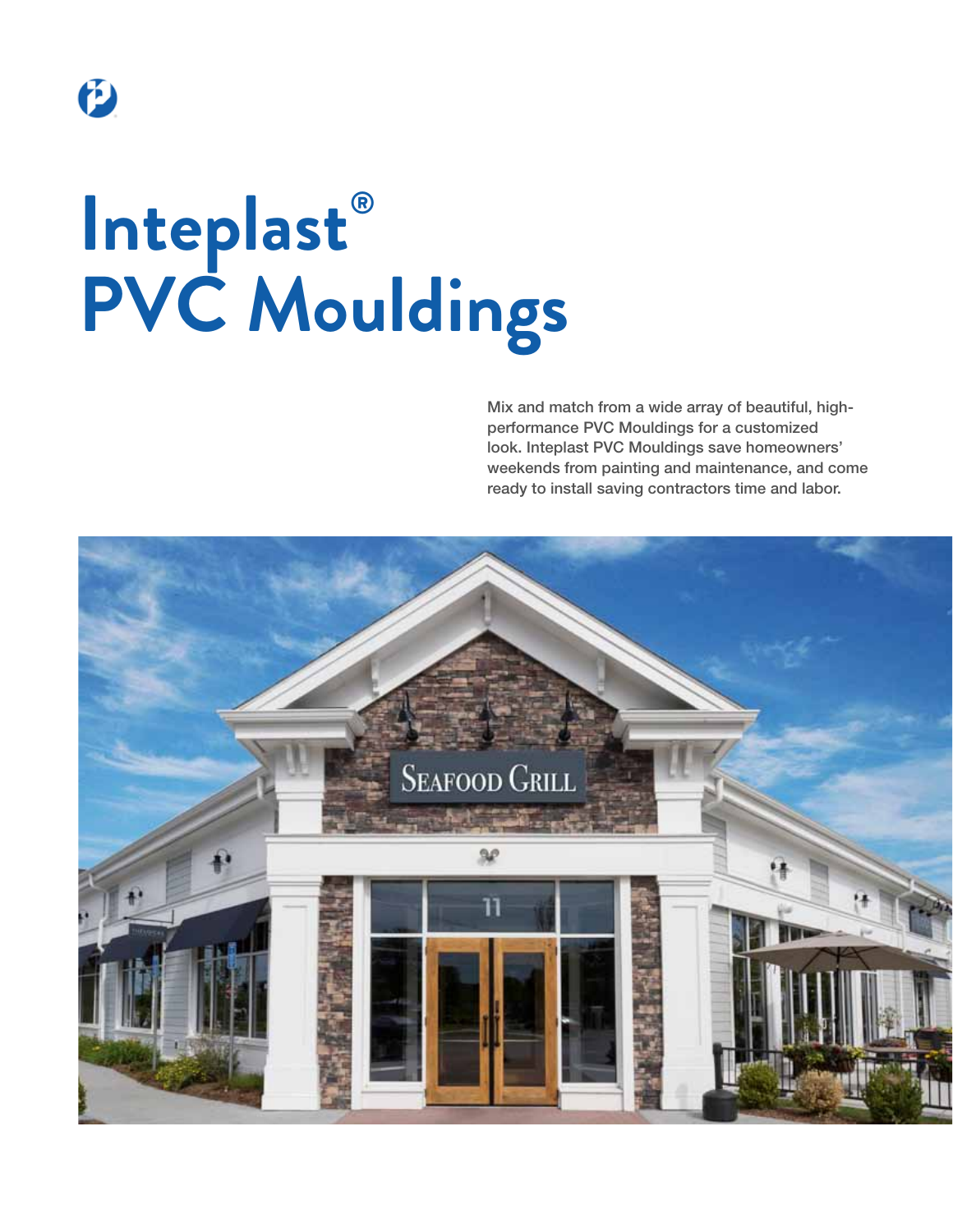# **Inteplast PVC Mouldings**



#### Endless Options

Our collection of PVC moulding profiles add elegant details to a variety of designs and applications. Each piece provides beautiful and complementary touches to any home or project.

 $\textcircled{1}$  0728 6" Crown  $(2)$  0075 Bed Moulding  $(3)$  0045 Cove

#### Finishing Touches

Elevate curb appeal and eliminate the need for painting and the extra installation steps. Inteplast PVC Mouldings are extruded in a vibrant, uniform white finish and provide long-lasting color retention.

4 0147 5" Crown 5 0163 3" Crown  $(6)$ 0164 Base Cap

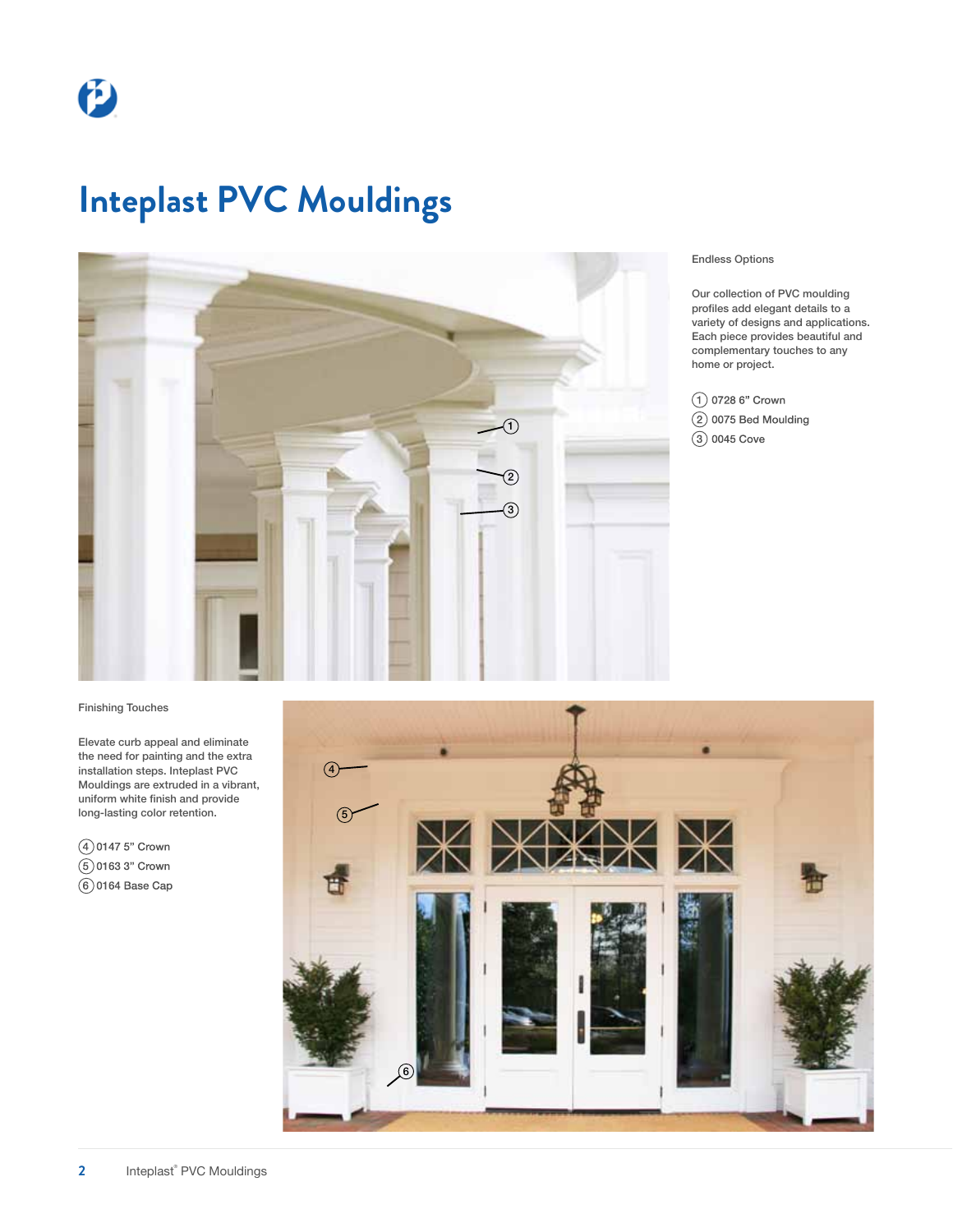

#### Quality Commitment

With more than 30 years of manufacturing premium building products, we develop unparalleled designs for attractive, high quality finished projects. You not only will have a Lifetime Limited Warranty but low-maintenance PVC moulding with consistent color and durability.

7 1105 3/4" Quarter Round 8 0480 3-1/4" Weatherstrip

#### Performance

Inteplast<sup>®</sup> PVC Mouldings do more than add decorative detail. They will deliver long-term durability by resisting the effects of time and weather, and will not rot, crack, split, or splinter. Proven to be more durable compared to wood and wood-based mouldings.

 $(2)$  0075 Bed Moulding

- 9 0283 Drip Cap
- (10) 0287 Rake
- (1) 0330 Historic Sill

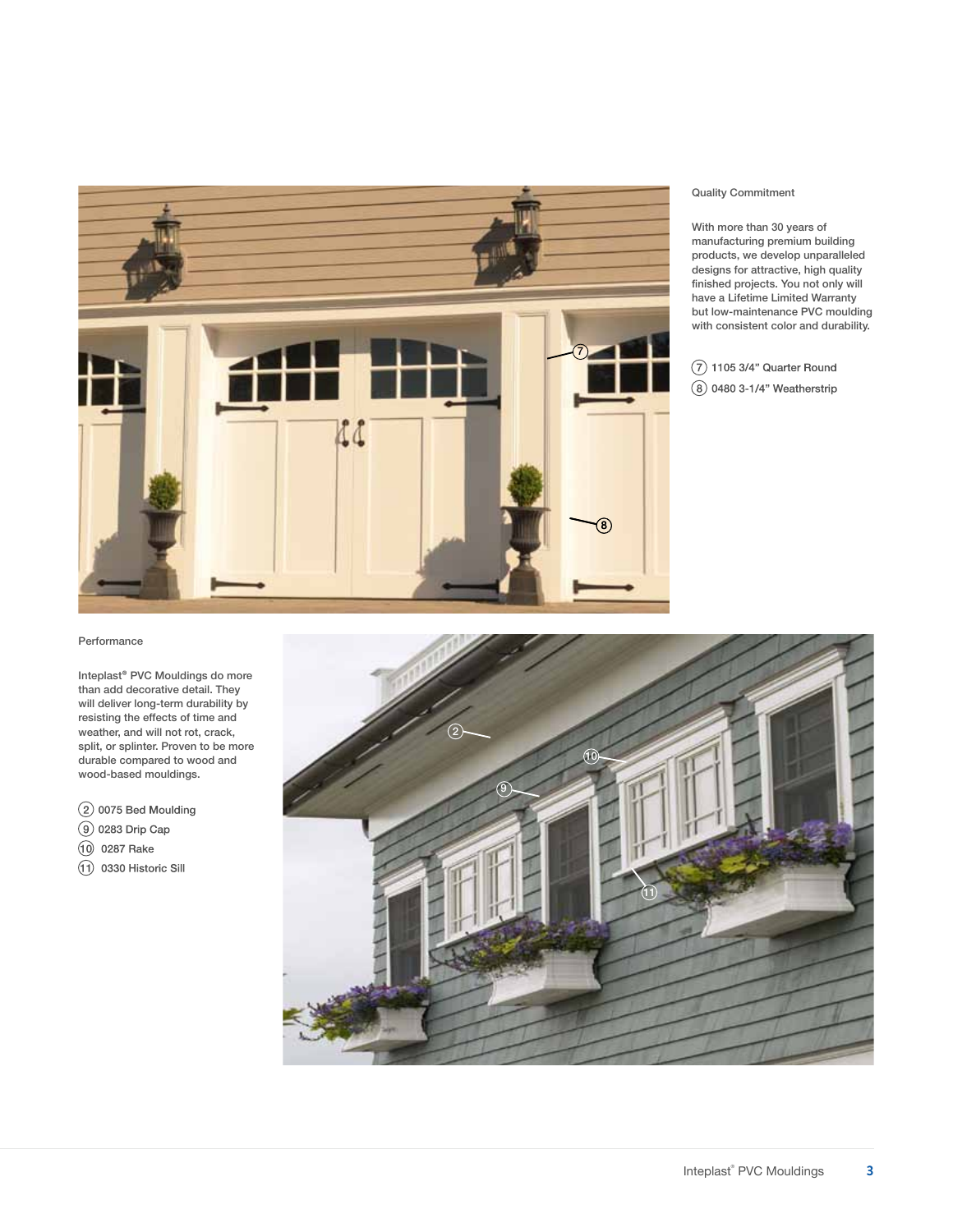



#### Workable Design Choices

Inteplast PVC Mouldings provide the perfect solution for new construction or remodeling projects and encourage creativity with various profile options. Every piece will retain a like-new appearance despite the effects of time and weather. While Inteplast PVC Mouldings will add flair to any exterior, it's also great for high-moisture indoor spaces like bathrooms and laundry rooms.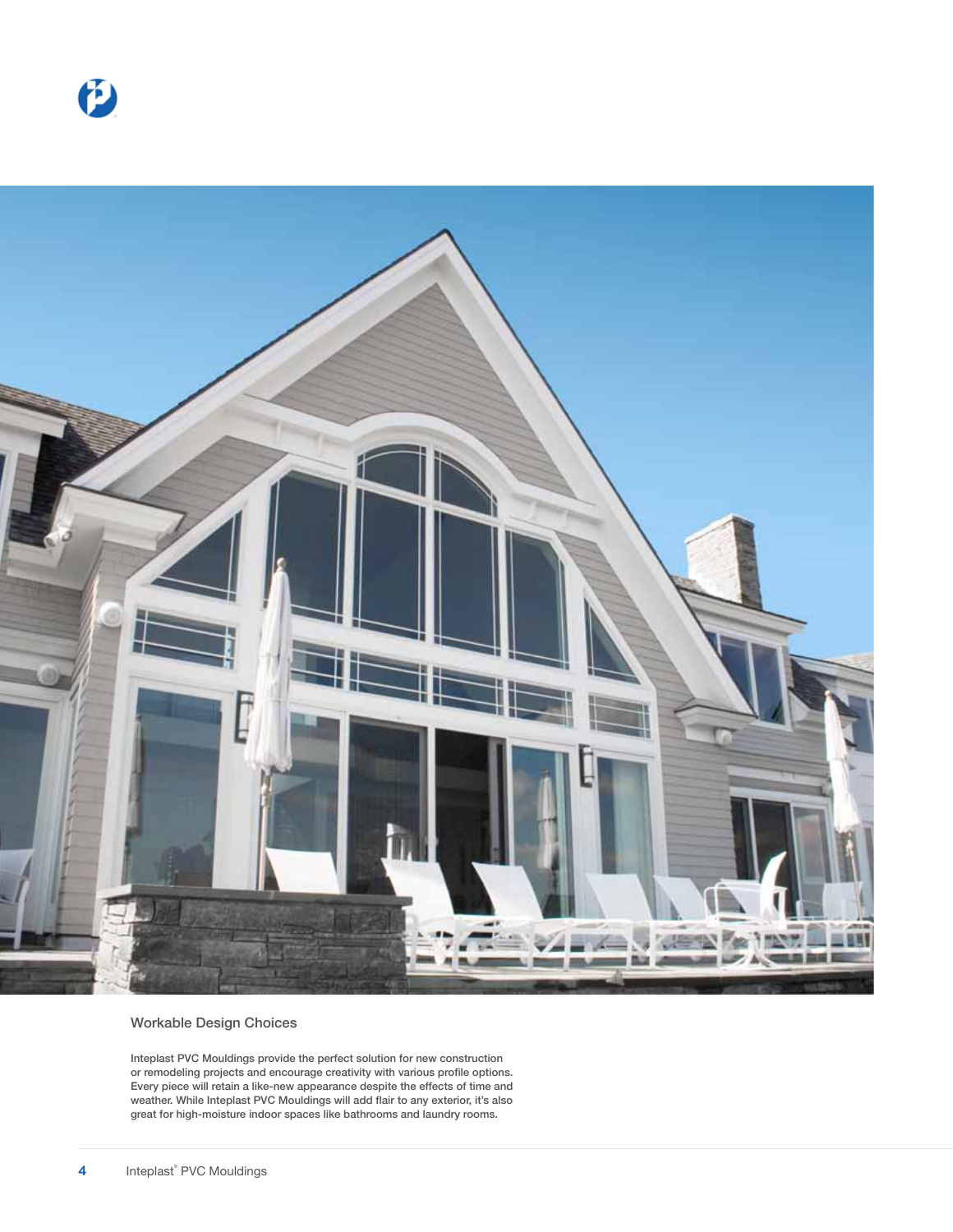





### **Advantages**

- • Can be used in exterior or interior spaces
- Superior UV protection
- • Uniform white finish that doesn't require painting, but can be with vinyl-safe paints
- • Can be used for ground and masonry contact applications
- • Resistant to rot, cracking, insects, and moisture
- • Can be easily cut, routed, mitered, nailed, or glued with no special tools required
- • Various profiles can be heat bent to create custom designs
- • ASTM E84 Class A Flame Spread Rated
- • Backed by a Lifetime Limited Warranty







- Moisture Resistant Insect Resistant
- Ultra-Low Maintenance

Visit our website for more information: www.inteplastbuild.com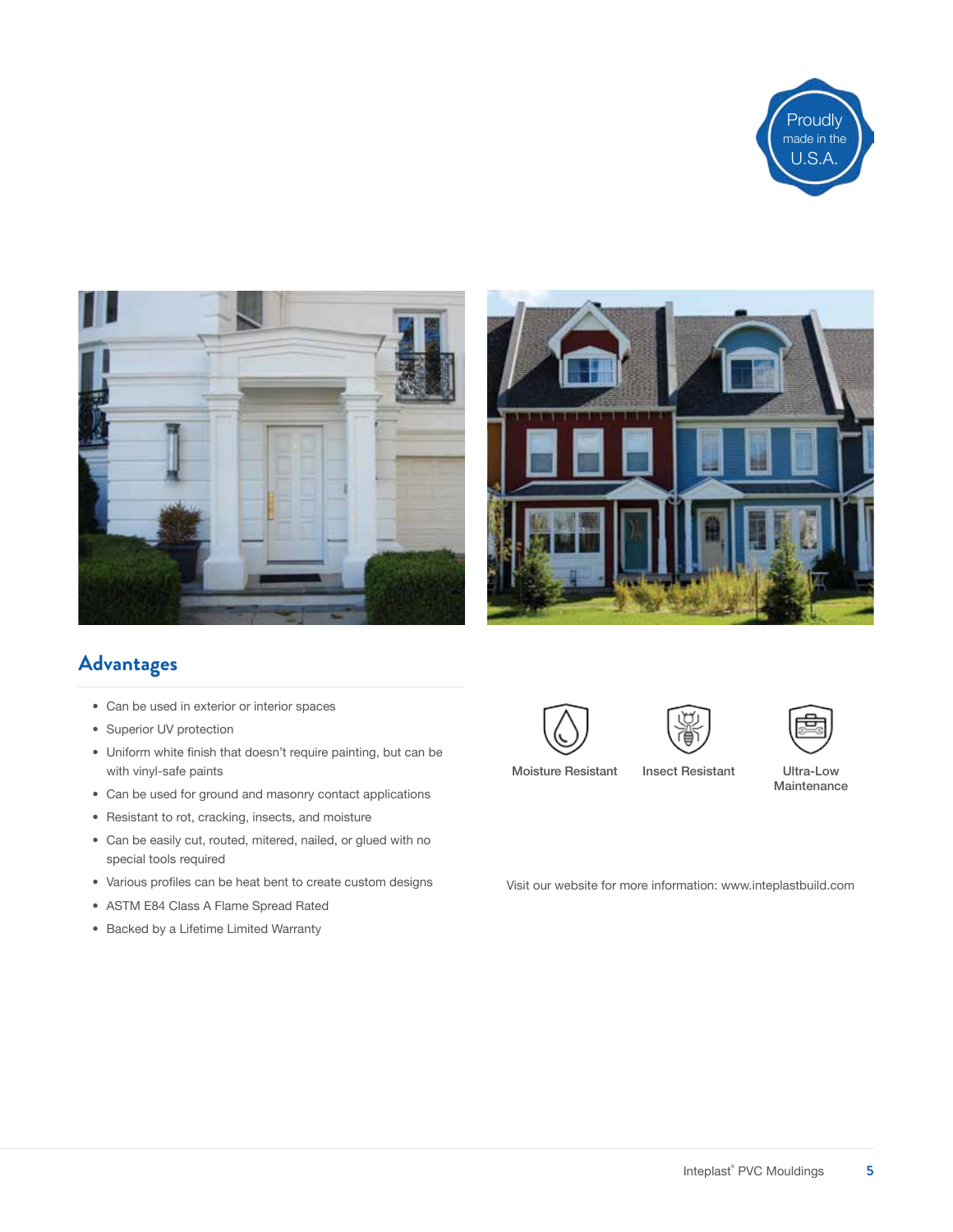

### **Crown mouldings**



**0163 3" Crown** 9/16" x 2-11/16"



**0728 6" Crown** 9/16" x 5-5/8"



**0075 Bed Mould** 9/16" x 1-5/8"



**0287 Rake** 1-1/16" x 2"



**0045 Cove** 3/4"x 3/4"



9/16" x 3-9/16"



**0970 7" Crown** 15/16" x 6-15/16"



**0090 Ram Crown**  $1 - 7/16" \times 2"$ 



**0441 Shingle Mould** 11/16" x 1-1/2"





**0210 Shingle Mould** 5/8" x 1-5/8"



**1011 Imperial Rake Crown** 1-3/8" x 2-3/4"

#### **Note:**

- 1. The moulding diagrams shown are for profile reference only and are not to scale. Use actual dimension listed for selection.
- 2. Certain moulding profiles may be available in multiple lengths.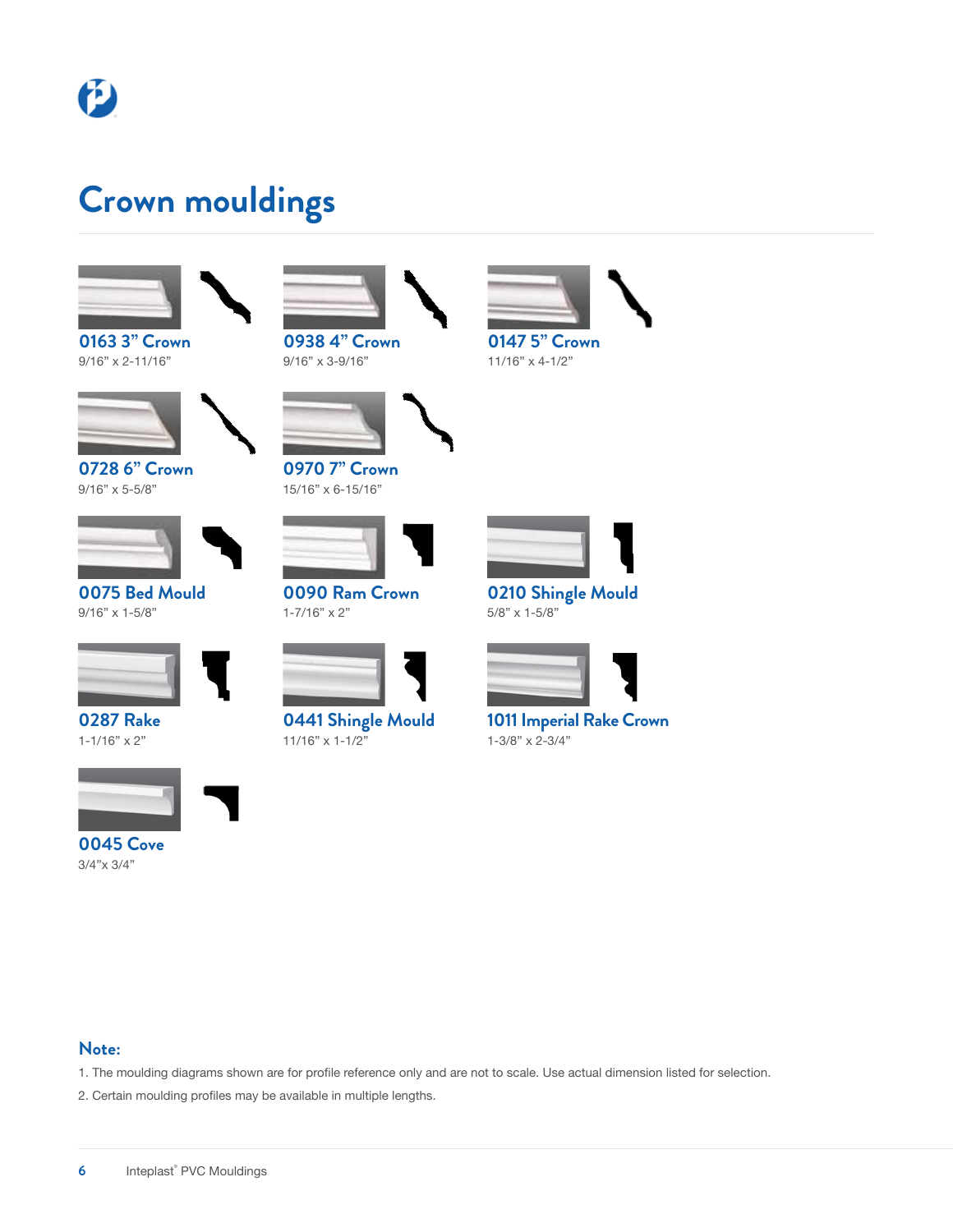## **Window, Door and Casing Profiles**



**0356 Casing** 11/16" x 2-1/4"



**0358 Casing** 1-1/32" x 3-1/2"



**0416 Casing** 2/3" x 3-17/64"



**0626 Back Band Casing** 1-3/16" x 4-1/2"



**0164 Base Cap** 11/16" x 1-1/8"



**0195 Stop**  $1 - 1/16" \times 2"$ 



**0009FlatJ-ChannelCasing** 1-1/4" x 3-1/2"



 $1-1/4" \times 2"$ 





**6350 Stop** 5/8" x 1-3/8"



**6330 Stop** 5/8" x 5/8"



**0978 Quaker Stop** 2/3" x 27/64"



**0635 Brick Mould**  $1-1/4" \times 2"$ 



**0327 Stucco Brick Mould** 5/8" x 1-5/8"



**0730 Stucco Brick Mould** 3/4" x 1-1/4"

#### **Note:**

- 1. The moulding diagrams shown are for profile reference only and are not to scale. Use actual dimension listed for selection.
- 2. Certain moulding profiles may be available in multiple lengths.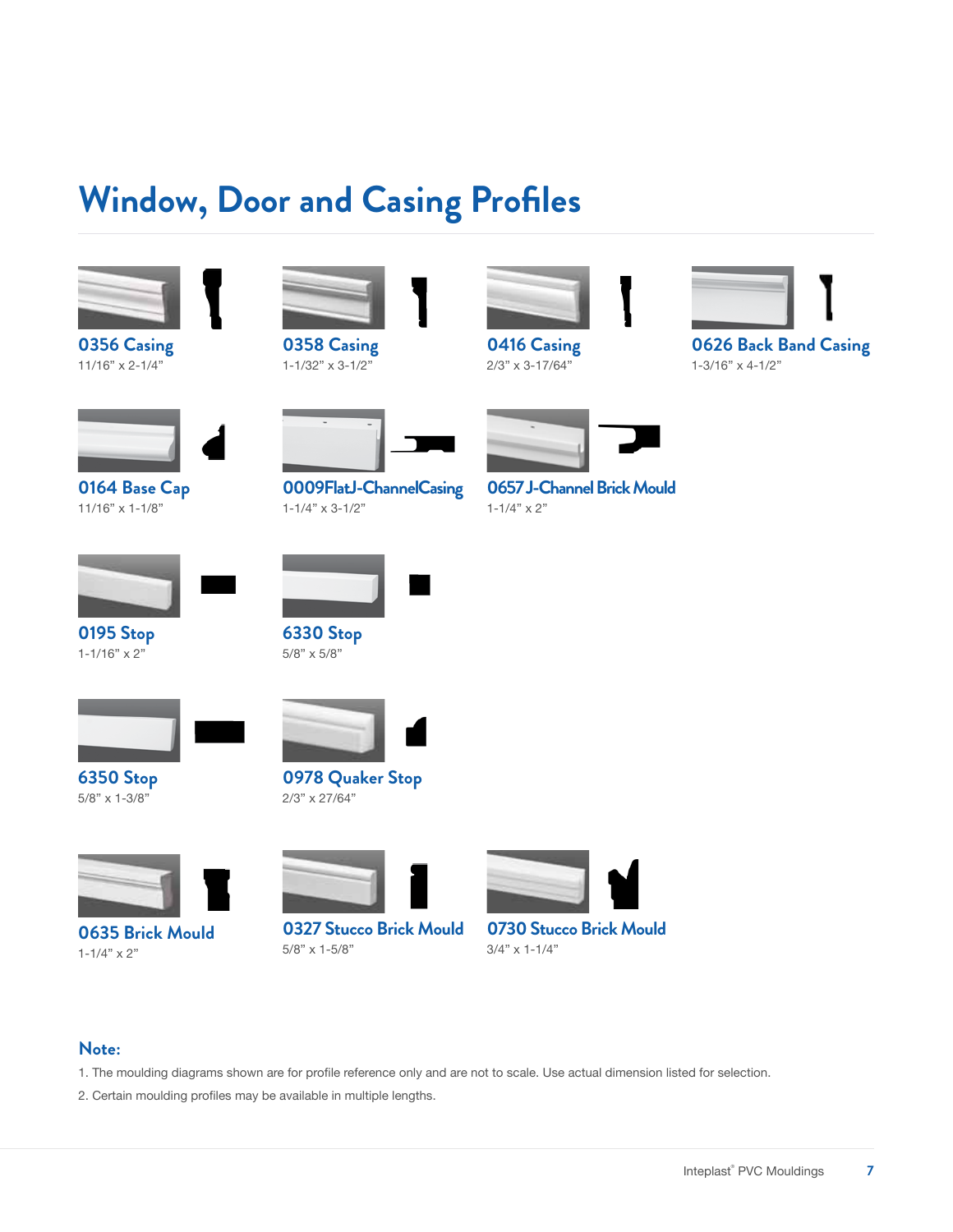### **Millwork Accessories**



**0068 Back Band** 1-3/8" x 1-7/16"



**0051 Base Shoe** 3/8" x 1/2"



**0127 Base Shoe** 7/16" x 3/4"



**0283 Drip Cap** 11/16" x 1-5/8"



**0076 Quarter Round** 1/2" x 1/2"



**0790 Quarter Round** 11/16" x 11/16"



**1195 Quarter Round** 3/4" x 3/4"

# **Sill and Sill Nose**



**0277 Historic Sill Nose** 2-9/32" x 1-3/4"



**0311 Transom Sill Nose** 1-5/8" x 1-1/2"









**0937 Sill Nose** 1-5/16" x 1-3/8"



**0948 Sill**  $1-1/4" \times 5"$ 



**0313 Vent Sill** 1-1/8" x 3-1/4"



- 1. The moulding diagrams shown are for profile reference only and are not to scale. Use actual dimension listed for selection.
- 2. Certain moulding profiles may be available in multiple lengths.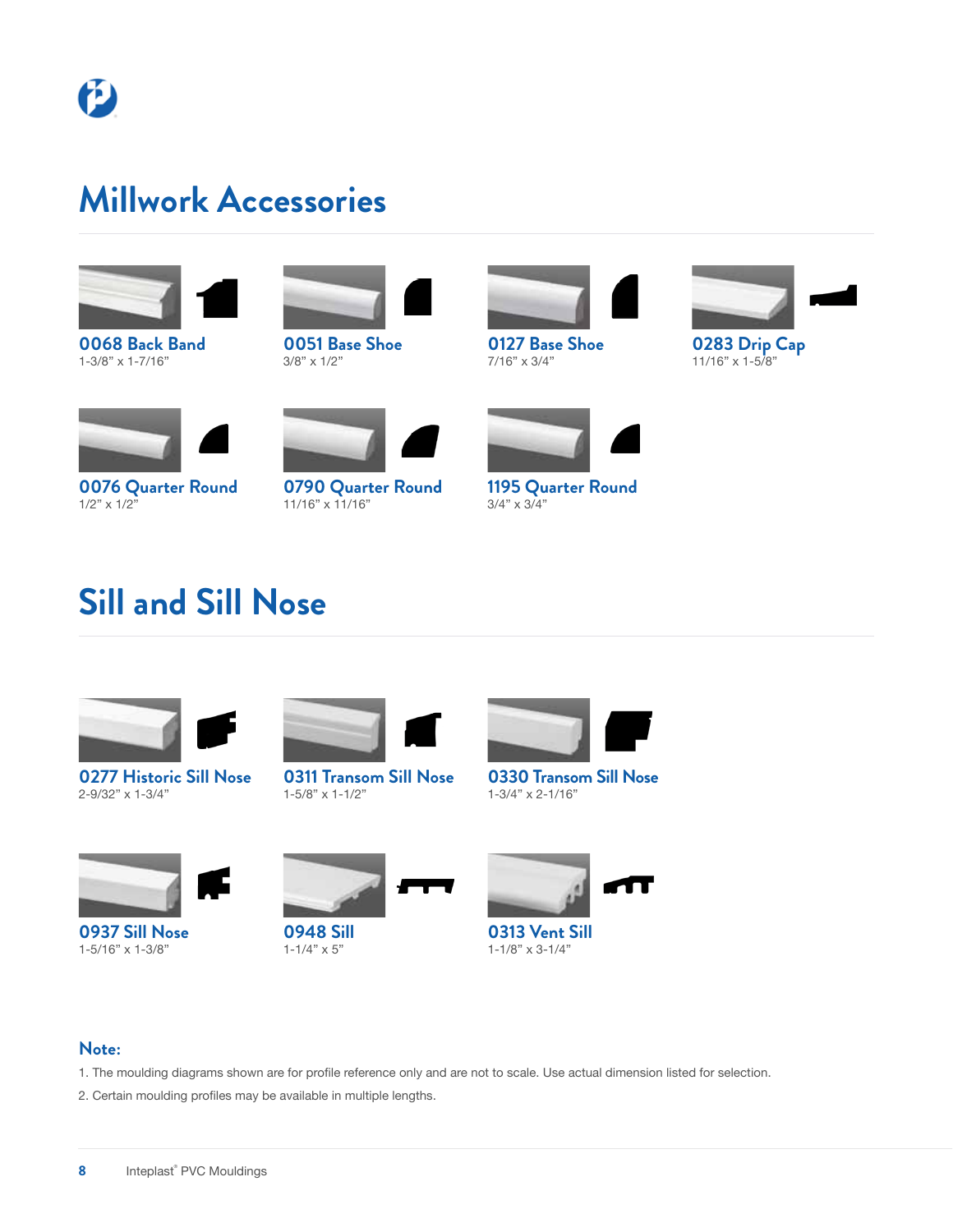### **Additional Profiles**



**0221 Outside Corner** 1-1/2" x 1-1/2"



**0319 Attic Vent Louver** 3/4" x 3-1/2"



**0486 Band Mould** 2/3" x 3-17/64"



**1154 Tub Mould** 9/16" x 1-5/8"



**0623 Base** 9/16" x 3-1/4"



**0202 / 0237 Baluster** 1-1/2" SQ. ( 0202 ) 1-1/4" SQ. ( 0237 )



**0750 Lattice** 1/4" x 1-1/2"



**2021 Bead Board**



1/2"(12mm) x 6-1/8"



**1004 Planking** 1/4" x 7-13/32"

# **Moulding Buildup Ideas**



**Column Buildup**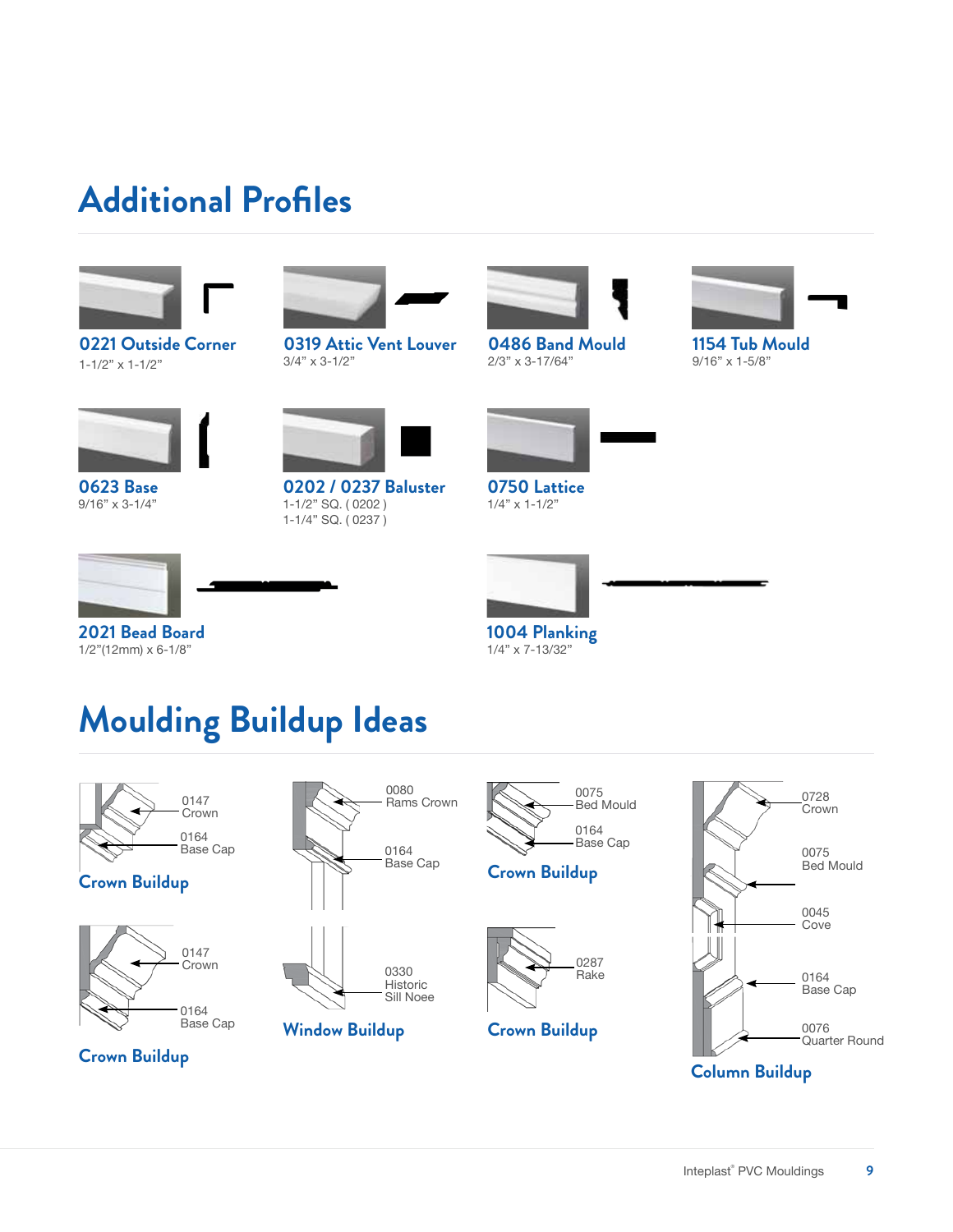# **Inteplast PVC Mouldings**



Designed to help prevent dirt, bugs, wind, snow, and water from entering your garage while protecting what's inside. Available in various prefinished colors from classic white to rich woodgrains that will match nearly every garage style and color. Developed to provide high-performance and low-maintenance.

White Garage Door Weatherstrip



Woodgrain Garage Door Weatherstrip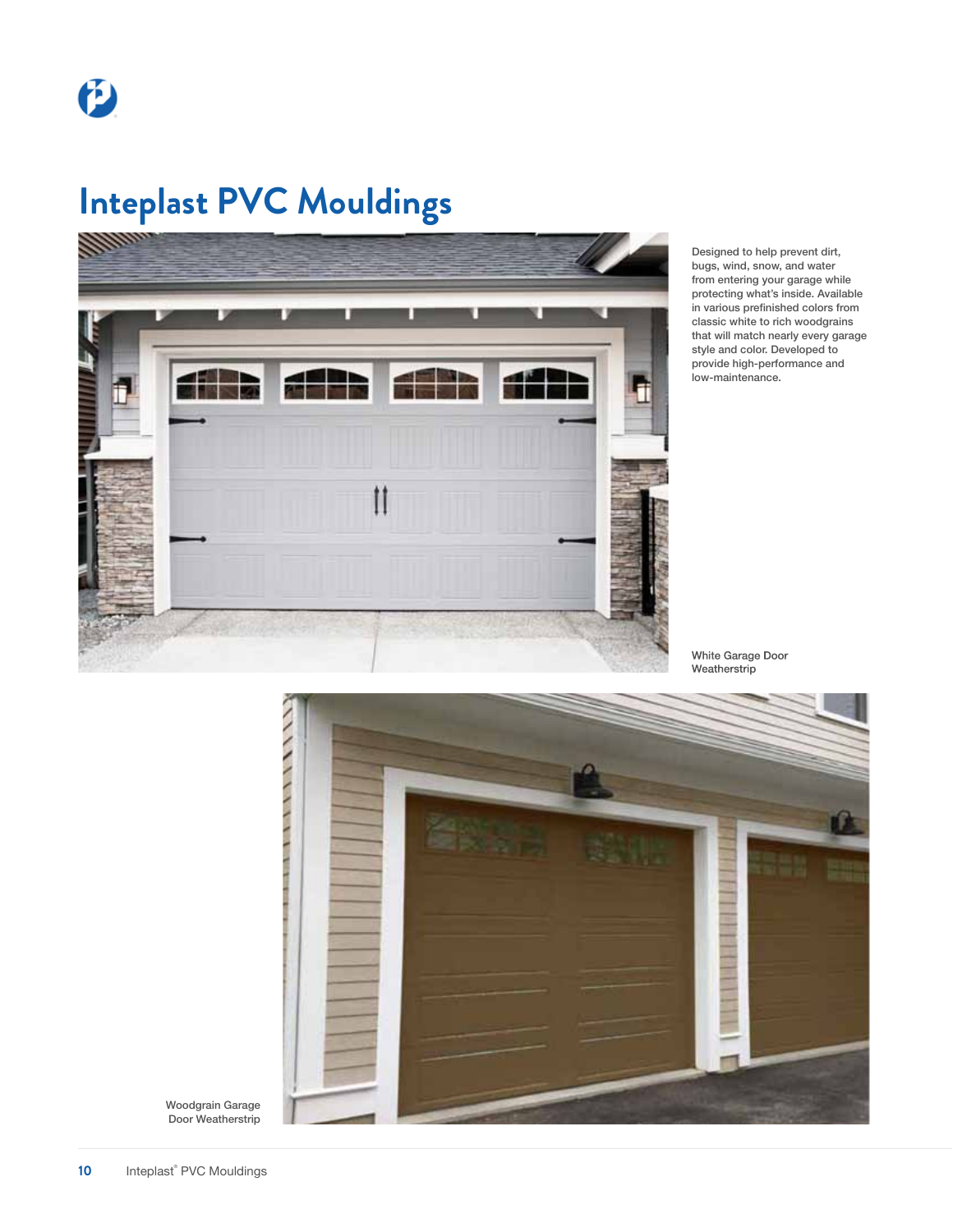

# **Profiles and Sizes**



**0236 Weatherstrip** 7/16" x 2" Lengths: 7', 8', 9', 14', 16', 18' Minimum order quantity required for 10' and 12' lengths

### **Colors\***



**0238 Weatherstrip** 7/16" x 2" Lengths: 7', 8', 9', 14', 16', 18' Minimum order quantity required for 10' and 12' lengths



**0485 Weatherstrip** Same as 0238 with Ribbed Flap 7/16" x 2" Minimum order quantity required



**0480 Weatherstrip** 1/2" x 3-1/4" Lengths: 16', 18' Minimum order quantity required Only available in 986 White

| <b>700 Tan</b> | <b>703 Sand</b>   | 705 Almond | 707 Dark Brown | <b>708 Sandstone</b> |
|----------------|-------------------|------------|----------------|----------------------|
|                |                   |            |                |                      |
| 710 Coffee     | <b>711 Bronze</b> | 712 Gray   | 713 Cream      | 733 Red Brown        |
|                |                   |            |                |                      |
| 912 Black      | 986 White         |            |                |                      |
| Woodgrain**    |                   |            |                |                      |
|                |                   |            |                |                      |

#### **721 Dark Woodgrain**

#### **723 Cherry Woodgrain 724 Maple Woodgrain 725 Light Mahogany**



#### **Note:**

1. Certain colors require minimum order quantities, please check with your local sales rep.

- 2. Pre-drilled weatherstrip is available by special order with a minimum order quantity required.
- 3. A full pallet of 7, 8, 9, 10,12 foot lengths is 36 boxes. 14,16,18 foot lengths is 24 boxes.
- \* Color swatches may vary due to printing, please see actual product for making selection.
- \*\* Woodgrain Garage Door Weatherstrip is only available in the #0236 profile in 14', 16', and 18' lengths.